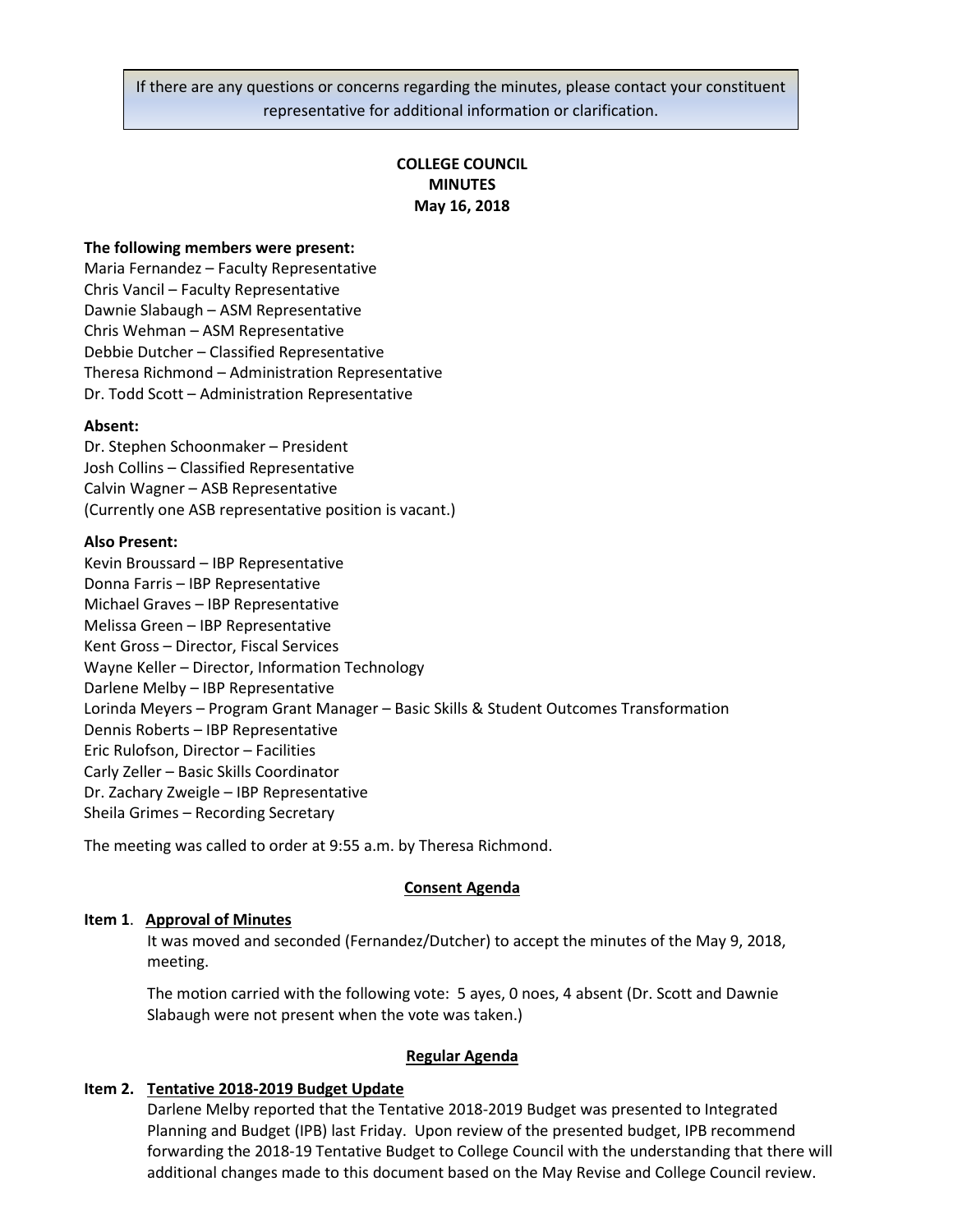# **Item 2. Tentative 2018-2019 Budget Update (Cont'd)**

The Tentative 2018-2019 Budget that was submitted to IPB last week was deficit spending by \$700,000 which brought our ending reserve to just a little over eleven percent. The Administration reviewed the budget and looked for other revenue opportunities, made budget reductions, and removed expenditure duplications. Currently, the Tentative 2018-2019 Budget is deficit spending only by \$300,000. Darlene shared that part of the increases for this year which are included in the budget are as follows:

- Increased costs for PERS and STRS along with step increases which amount to about \$527,000.
- Health Insurance increased by approximately four percent which amount to about \$83,000 to \$85,000.
- The American Care Act is a mandatory cost of \$47,000.
- The Administration of Justice (ADJ) position in included as the program has been approved.
- Subscription for Research and Development \$5,900.
- Student Insurance increase of \$20,000.

Items from the request list were not included into the budget other than the items noted above. Darlene shared that the projected May Revise and the simulations that were sent out last Friday, might put the College in a little bit better position as far as the budget goes.

Kent Gross provided an overview of the Tentative 2018-2019 Budget and noted the additional changes that had been made since last Friday.

It was moved and seconded (Wehman/Dutcher) to recommend acceptance of the tentative 2018- 2019 budget. The motion carried with the following vote: 7 ayes, 0 noes, 2 absent.

# **Item 3. Academic Coach Positions**

Carly Zeller presented a video available on YouTube entitled, "What is Academic Coaching?" Carly proposed the need for three part-time Academic Success Coach Positions to case manage and coach at-risk English and Math students to avoid obstacles, navigate challenges, and gain confidence in order to meet educational goals. The positions would be paid for first by the Basic Skills and Student Outcomes Transformation (BSSOT) grant and then Basic Skills Initiative (BSI) when the BSSOT funding is expended. Each position would be 25 hours per week, classified positions, two for Weed and one in Yreka. The total approximate cost for these positions would be \$73,500.

It was moved and seconded (Fernandez/Dutcher) to recommend acceptance of the CQIP for three Academic Coach Positions. The motion carried with the following vote: 7 ayes, 0 noes, 2 absent.

# **Item 4. Injury and Illness Prevention Plan**

Eric Rulofson shared that the Injury and Illness Prevention Plan is annually reviewed by the Safety Committee prior to it being presented to College Council. Phil Clark from Keenan & Associates is a member of the Safety Committee. He along with the other members of the Safety Committee recommended changes to this document. Eric noted that this year, there were only minor changes made to this document. The Plan was created to ensure safe and healthful working conditions for all District employees. Eric believes that as there are no budget implications associated with the Injury and Illness Prevention Plan, it did not need to be reviewed by IPB. Darlene suggested that in the fall, all the various documents/plans be identified and decided on how they should proceed through the governance process.

It was moved and seconded (Dutcher/Wehman) to recommend acceptance of the Injury and Illness Prevention Plan. After discussion, the original motion failed. A substitute motion was made (Dutcher/Wehman) to table this item. The motion carried with the following vote: 6 ayes, 0 noes, 1 abstain, 2 absent.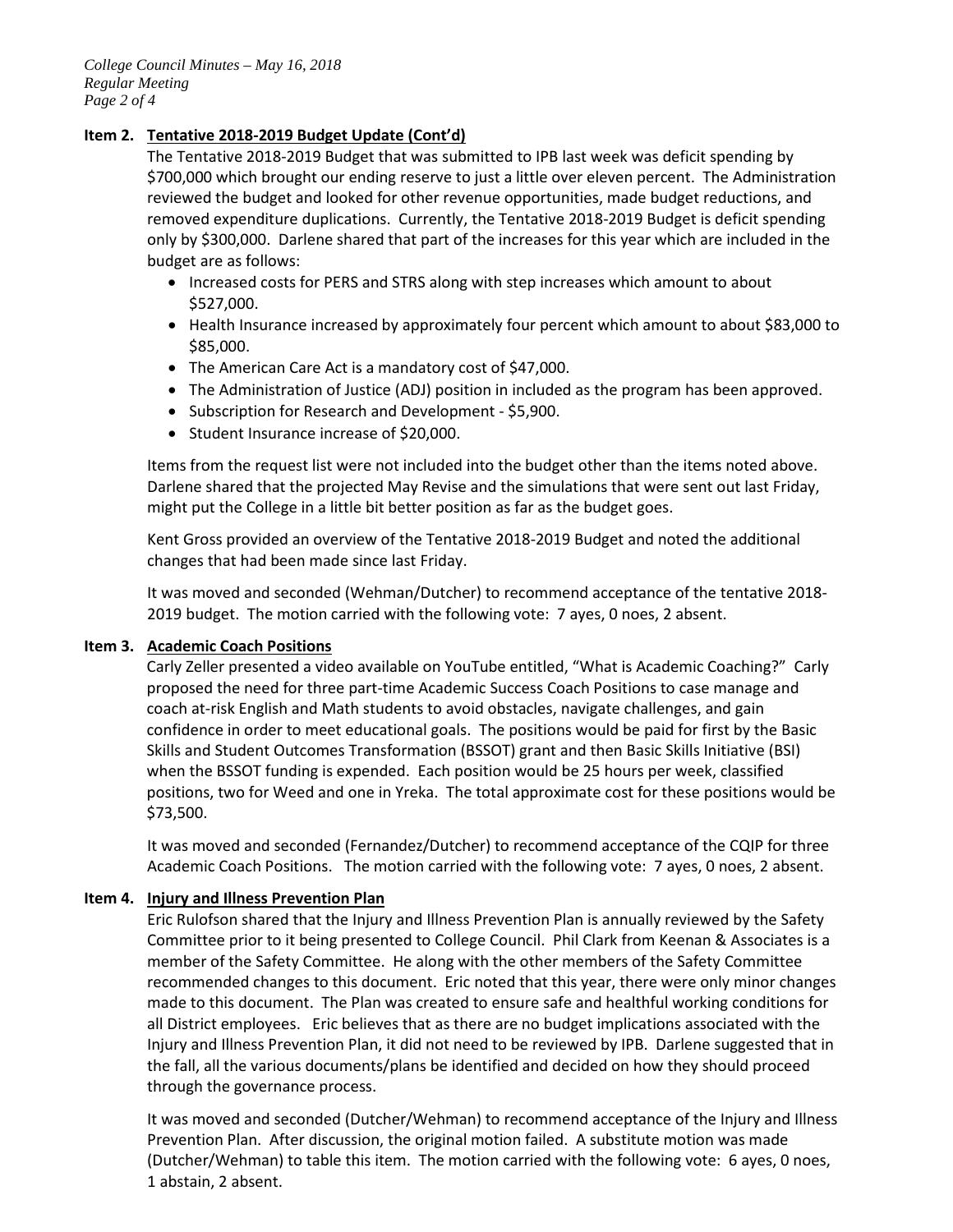# **Item 5. Governance/Committee Structure**

Theresa requested feedback on the narrative and design of the Governance document entitled, "A Decision-Making Guide for College of the Siskiyous – Draft Version 04-25-2018." Chris Vancil reported that the Governance document has been sent out to the faculty, reviewed by Academic Exec, and will be going before the Academic Senate for recommendation on Friday. Donna Farris stated that the Classified Senate has also reviewed the Governance document.

## **Item 6. College Council Annual Report**

Theresa requested input on the Campus-Wide Standing Committee Annual Report for College Council. Chris Vancil stated that while this document satisfies the need for reporting purposes, he believes that an evaluation of each of the campus-wide standing committee is needed.

The following statements will be added into the noted sections of the annual report:

## **Major Accomplishments or Achievements in Past Year**

- Rather than reviewing only Board Policies and Administrative Procedures, College Council has evolved over the last year into decision making/recommendation body to the President.
- Created a draft of the shared governance document entitled, "A DecisionMaking Guide for College of the Siskiyous."

## **Major Obstacles or Problems with Committee**

• ASB needs to designate two students to serve on College Council as there should always be a student at the table representing student interest.

## **Recommendations for Improving Process or Efficiency**

- Add a monthly standing agenda item to allow the chair of each of the five standing committees (Administrative Services, Instruction Council, Student Services, and Integrated Planning and Budget) to report out.
- Have the College Council Chair ensure that all items have been reviewed by the appropriate governance committees prior to being placed on the agenda.

### **Recommendations for Improving Process or Efficiency**

- Add a monthly standing agenda item to allow the chair of each of the five standing committees (Administrative Services, Instruction Council, Student Services, and Integrated Planning and Budget) to report out.
- Have the College Council Chair ensure that all items have been reviewed by the appropriate governance committees prior to being placed on the agenda.

# **Committee's Goals and Institutional Goals expectations met.**

- Improve participatory governance College Council along with input from the constituent groups worked together to develop a draft of the shared governance document entitled, "A Decision-Making Guide for College of the Siskiyous."
- All committee members should be appointed to College Council by June 1 and agree to serve a year term so that we are not training new members half way through the fiscal year. Due to unknown schedules, representative for College Council will be appointed in early August.
- Receive input from constituent groups and/or other councils to be shared at College Council. As the charge of College Council has changed over the course of this academic year, the constituent group representatives have begun bringing forth agenda items to be discussed.
- Continue to review Board Policies and Administrative Procedures in a timely fashion as stated in Administrative Procedure No. 2410. Board Policies and Administrative Procedures from Chapter 4 (Academic Affairs) were slated to be reviewed this year. Of those, twentythree percent have been reviewed and recommended for approval by College Council.